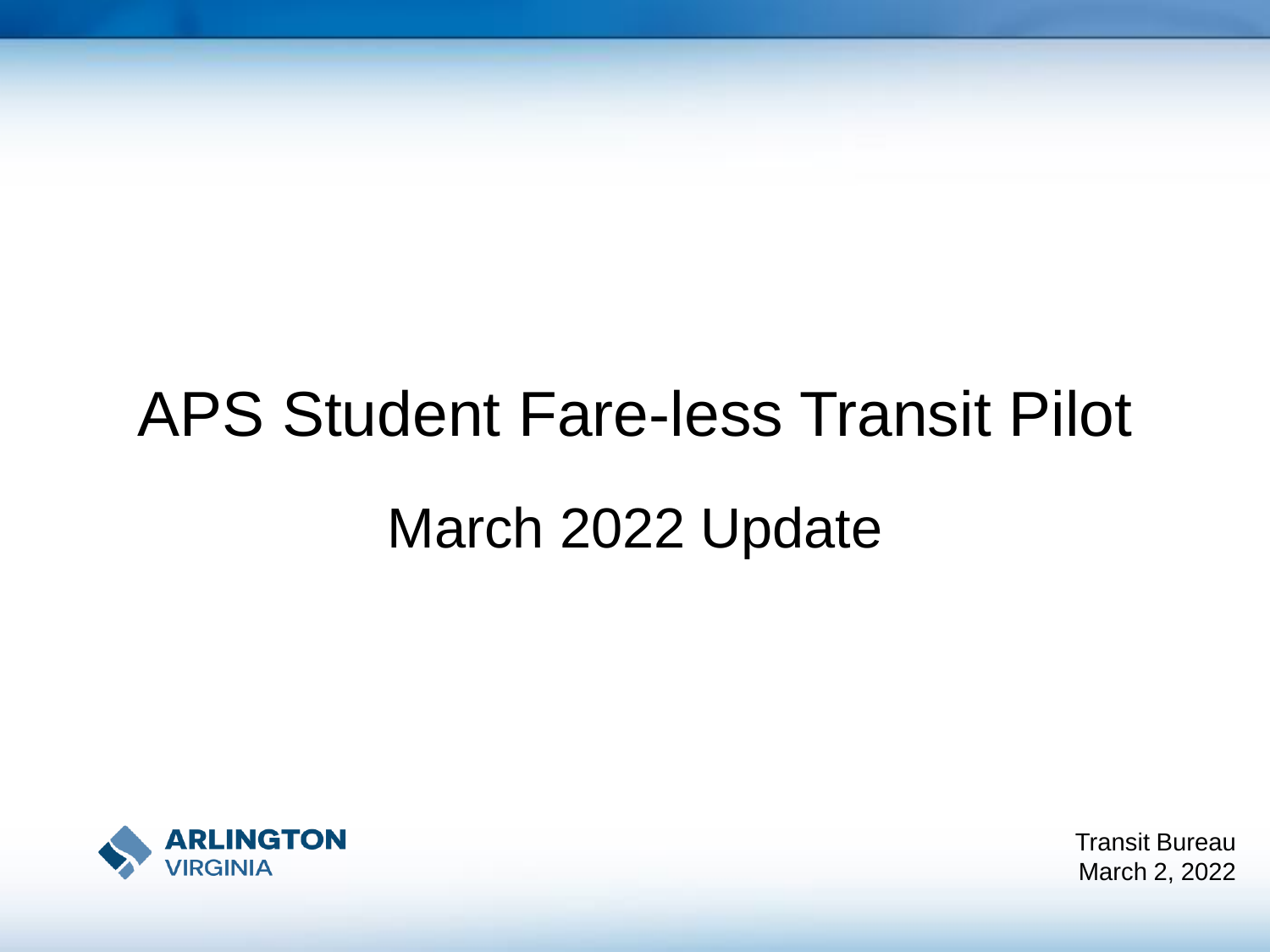#### Progress To Date

• 465 cards distributed between February 7th and 16th, 2022 at the following schools

| <b>NAME OF SCHOOL</b> | 1st ROUND DISTRIBUTION DATES | <b>NUMBER OF CARDS GIVEN</b> |
|-----------------------|------------------------------|------------------------------|
| <b>H-B WOODLAWN</b>   | Monday, February 7           | 99                           |
|                       | Tuesday, February 8          |                              |
| <b>ARLINGTON</b>      | <b>Friday February 11</b>    | 183                          |
| <b>CAREER CENTER</b>  | <b>Monday February 14</b>    |                              |
| <b>WAKEFIELD HIGH</b> | Monday, February 7           | 50                           |
| <b>SCHOOL</b>         | Tuesday, February 15         |                              |
| <b>WASHINGTON-</b>    | Tuesday, February 8          | 18                           |
| <b>LIBERTY HIGH</b>   | Thursday, February 10        |                              |
| <b>SCHOOL</b>         |                              |                              |
| <b>GUNSTON MIDDLE</b> | Tuesday, February 15         | 49                           |
| <b>SCHOOL</b>         | Wednesday, February 16       |                              |
| <b>KENMORE MIDDLE</b> | Monday, February 7           | 66                           |
| <b>SCHOOL</b>         | Tuesday, February 8          |                              |
|                       | Thursday, February 10        |                              |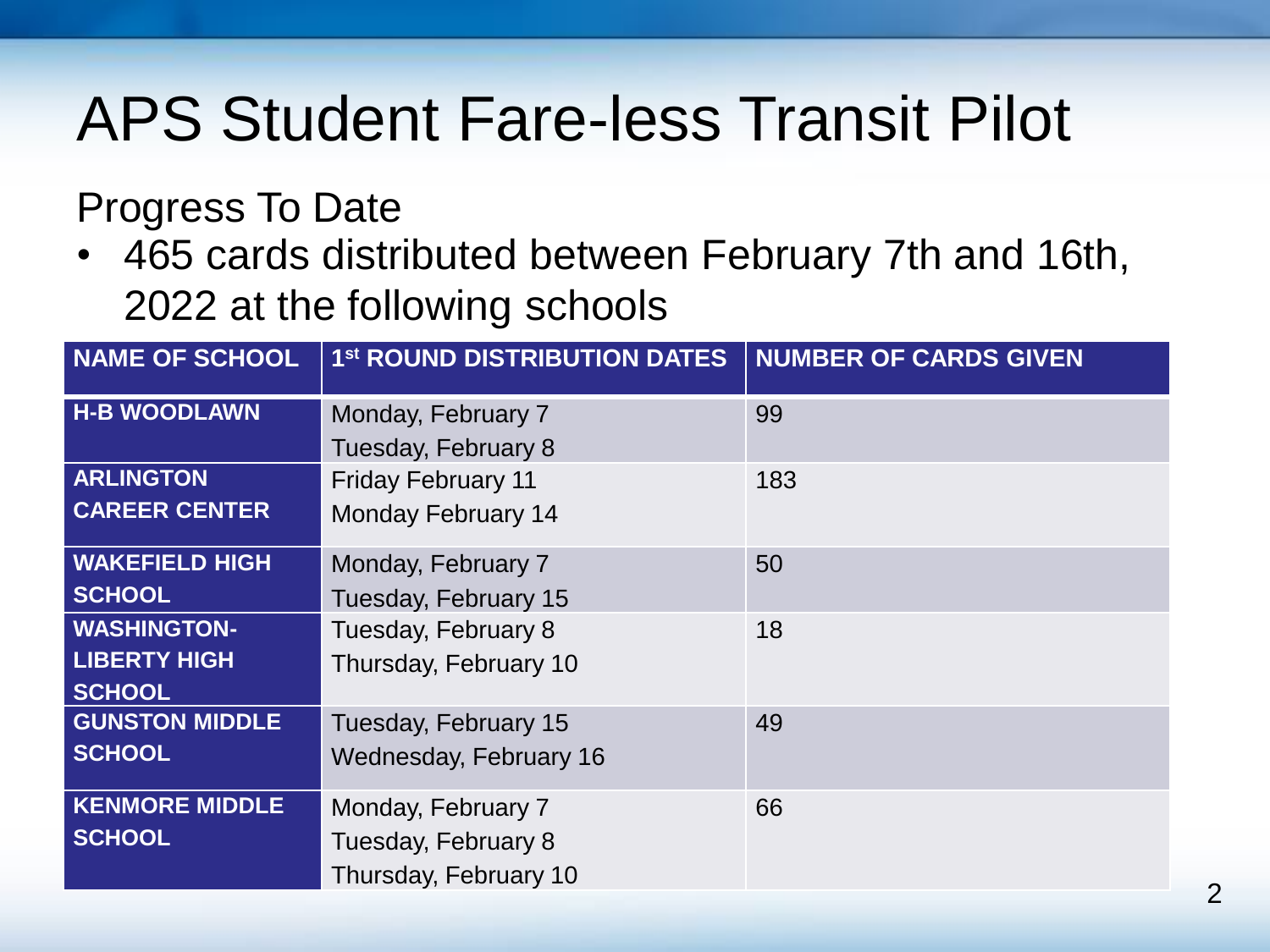#### Progress To Date

- 146 students boarded an ART bus at least once
- February's ridership from the pilot totaled 1,146 passenger trips
- Ridership with the most ridership from the Pilot:
	- o Route 75 (Kenmore Middle School): 379 riders
	- o Route 45 (Arlington Career Center): 301 riders
	- o Route 41 (H-B Woodlawn / Arlington Career Center): 218 riders



*Kenmore MS Students boarding route 75 bus (2/8/2022), Bus Ops Staff*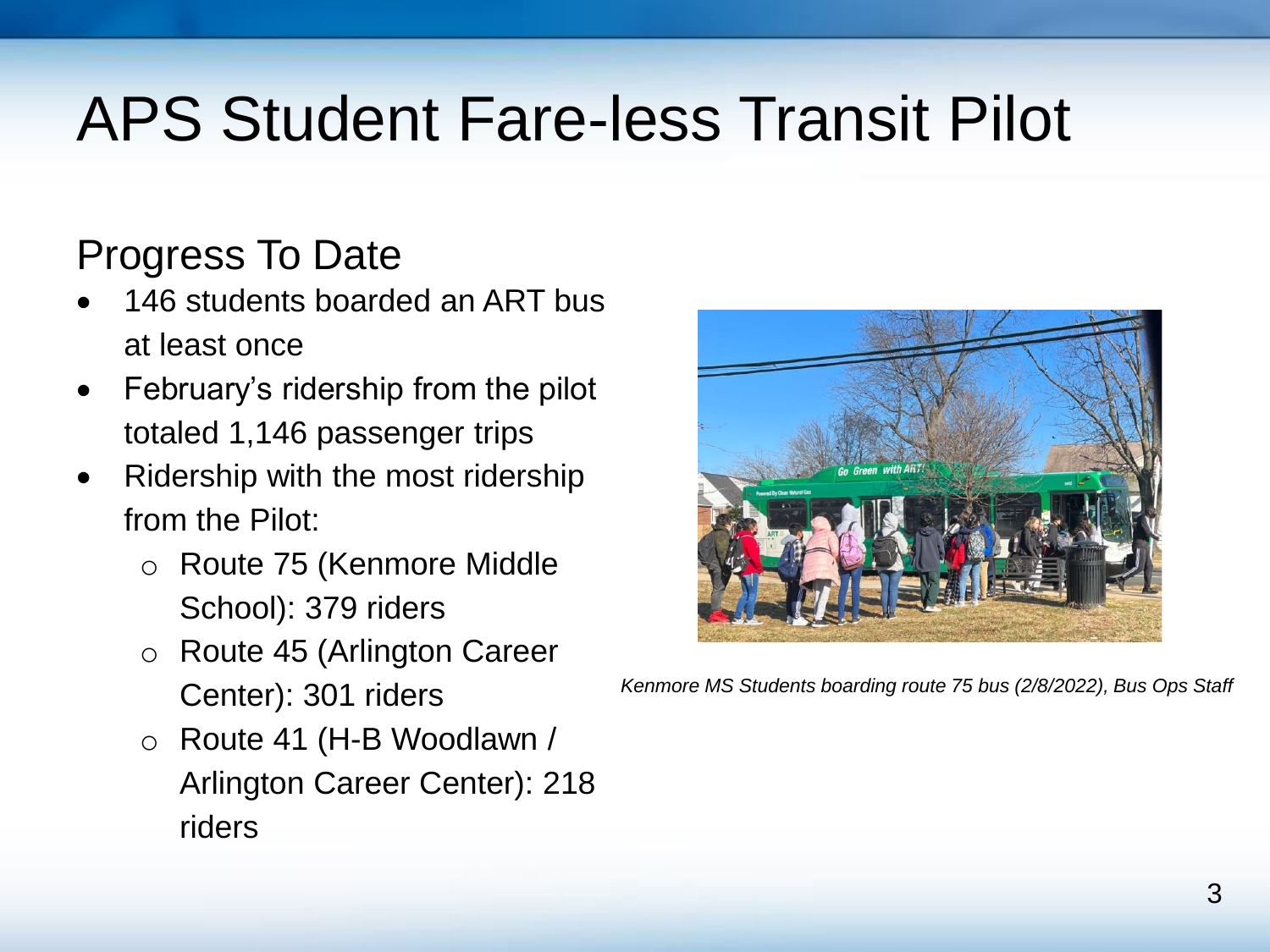

Chart: I-RIDE Student (Pilot) Daily Ridership – February 2022

• Student ridership on the pilot was 24% of the total student ridership on ART from February 7 th (4,784)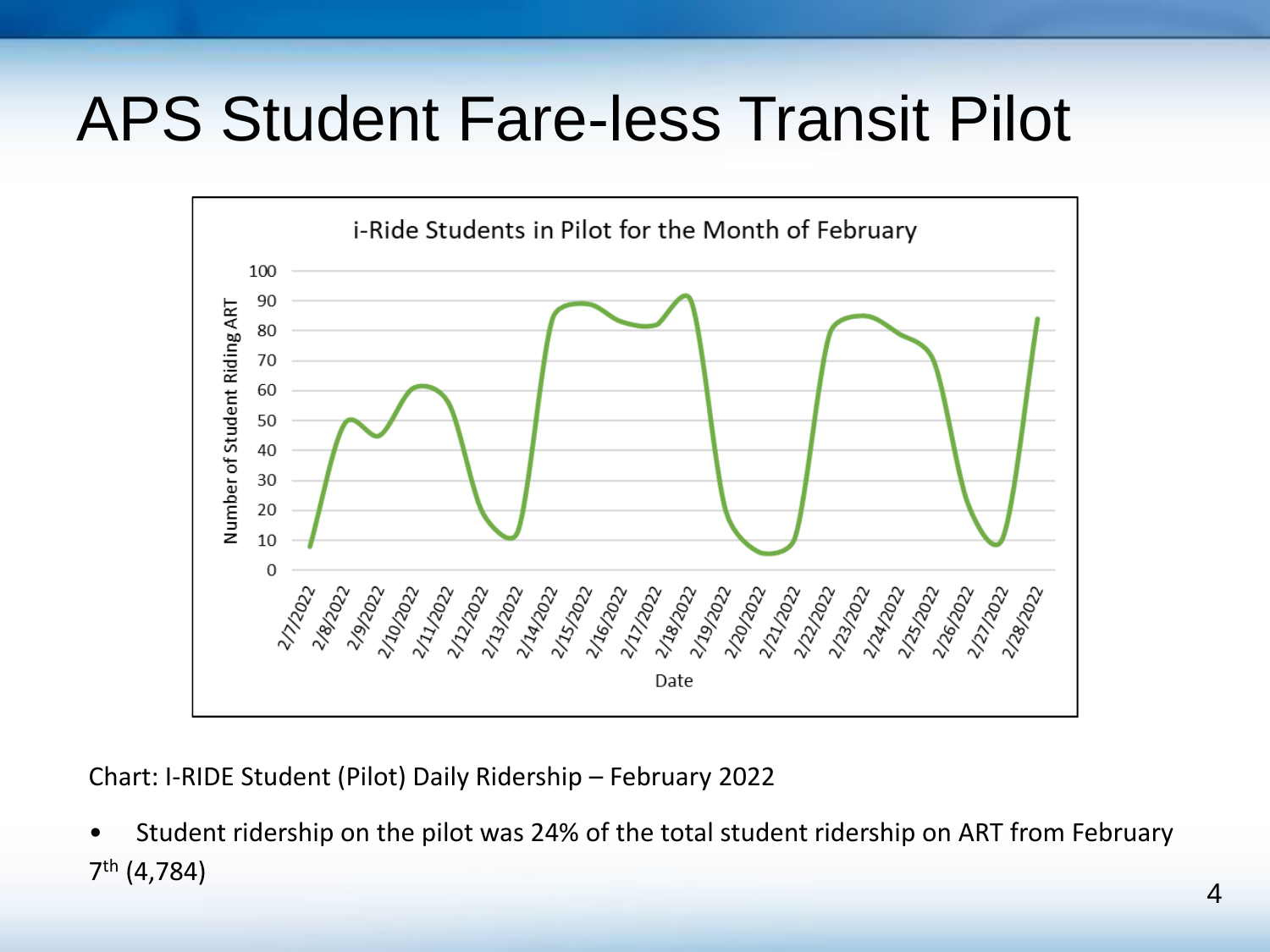#### Progress To Date

- ART APS Student Fareless Pilot FAQs located on Arlington Transit website at: APS Student Fare-Less [Pilot \(arlingtontransit.com\)](https://www.arlingtontransit.com/about/art-news/aps-student-fare-less-pilot/#:~:text=FAQs%20for%20Student%20Free%20Transit%20Fare%20Pilot%20What,is%20supported%20by%20the%20federal%20American%20Rescue%20Plan)
- Communication to students and Parents continues via APS Talk



*Card Distribution at H-B Woodlawn (2/8/2022), Marketing Team Photo*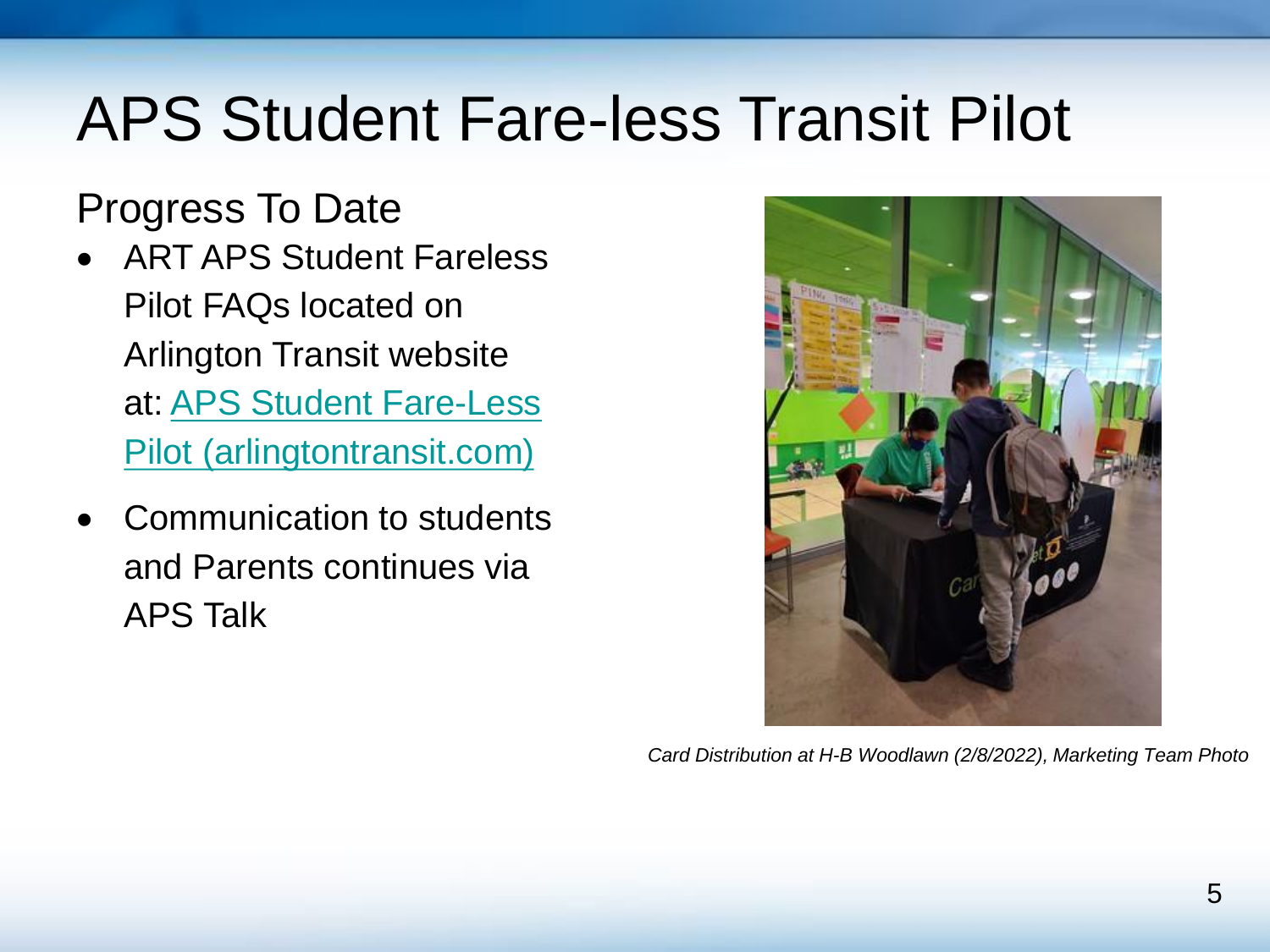#### March next steps

- Communication to schools and parents – 3/2/2022
- Distribution dates March 7-17, 2022



*Student Distribution at Washington-Liberty HS (2/8/22), Marketing Team Photo*

| <b>NAME OF SCHOOL</b>   | 2 <sup>nd</sup> ROUND DISTRIBUTION |
|-------------------------|------------------------------------|
|                         | <b>DATES</b>                       |
| <b>H-B WOODLAWN</b>     | Tuesday, March 8                   |
|                         | Tuesday, March 15                  |
|                         | 11:30 AM-12:25 PM                  |
| <b>ARLINGTON CAREER</b> | Monday, March 7                    |
| <b>CENTER</b>           | Friday, March 11                   |
|                         | $11:00$ AM $- 1:00$ PM             |
| <b>WAKEFIELD HIGH</b>   | Tuesday, March 8                   |
| <b>SCHOOL</b>           | Tuesday, March 15                  |
|                         | $11:15 AM - 1:30 PM$               |
| <b>WASHINGTON-</b>      | Wednesday, March 9                 |
| <b>LIBERTY HIGH</b>     | <b>Tentative</b>                   |
| <b>SCHOOL</b>           | 11:19 AM-1:29 PM                   |
| <b>GUNSTON MIDDLE</b>   | Monday, March 14                   |
| <b>SCHOOL</b>           | Thursday, March 17                 |
|                         | 10:47 AM-12:54 PM                  |
| <b>KENMORE MIDDLE</b>   | Monday, March 7                    |
| <b>SCHOOL</b>           | Tuesday, March 8                   |
|                         | Monday, March 14                   |
|                         | Tuesday, March 15                  |
|                         | 10:49 AM-12:52 PM                  |